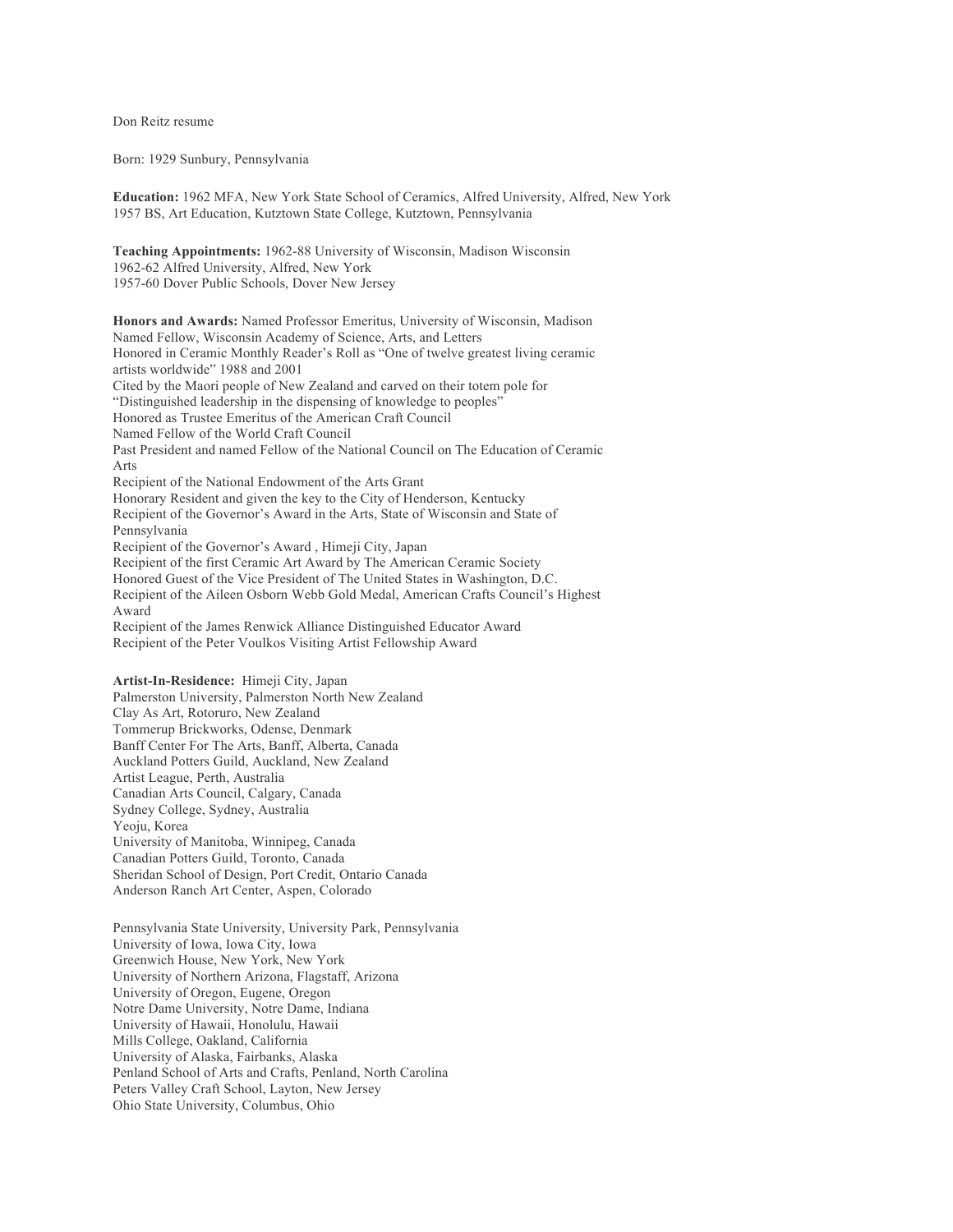92nd Street Y.M.C.A., New York, New York Parsons School of Design, Lake Placid, New York

**Private Collections:** Antonio Prieto Memorial Collection, California Leatrus and Mel Eagle, Potomac, Maryland Stephane Janssen, Scottsdale, Arizona Dudley Anderson, North Carolina Sara and David Lieberman, Arizona Margaret H. Harlow Sam Takeuchi, New York, New York Sid and Elaine Cohen, Scottsdale, Arizona Sandy Besser, Santa Fe, New Mexico Katherine Howd, St. Petersburg, Florida Joan Lincoln Ron and Anita Wornick Ruth Boyd Johnson, Racine, Wisconsin Joan and Anton Schiffenhaus, Scottsdale, Arizona Carroll and Hiroko Hanse, Arvada, Colorado Yoshiko Mori, Tokyo, Japan Robyn and John Horn, Little Rock, AR

**Public Collections:** Arkansas Arts Center, Littlerock, Arkansas Arizona State University, Phoenix, Arizona Elvehjem Museum of Art, Madison, Wisconsin High Museum of Art, Atlanta, Georgia Los Angeles County Museum of Art, Los Angeles, California Milwaukee Museum of Art, Milwaukee, Wisconsin Mint Museum of Craft and Design, Charlotte, North Carolina Mudgee Art Museum, Mudgee, Australia New York State University, Alfred, New York Nippon Castle Research Center, Himeji, Japan Palmerston University, Palmerston North New Zealand Renwick Gallery, Museum of American Art, Washington, D.C. Smithsonian Institution, Building of Science and Industry, Washington, D.C. Tweed Museum of Art, Duluth, Minnesota Weismann Art Museum, Minneapolis, Minnesota Kutztown State University, Kutztown, PA Hunter Museum of Art, Chattanooga, Tennessee

Erishu Art Museum, Himeji, Japan Horikodden Art Center, Oslo, Norway Brandt's Kloedefabrik, Odenese, Denmark Harrison Museum of Art, Logan, Utah Canton Museum of Art, Canton, Ohio Gilmore Art Center, Kalamazoo, Michigan Contemporary Art Museum, Honolulu, Hawaii Daum Museum of Contemporary Art, MO De Young Museum, San Francisco, CA Houston Museum of Art, Houston, TX Cincinnati Art Museum, Cincinnati OH Udinotti Museum of Figurative Art, Scottsdale, AZ Boston Museum of Fine Art, Boston, MA

**Shows and Exhibitions:** International Sculpture Exhibition, Erishu Art Gallery, Himeji, City, Japan International Pottery Exhibition, Korno Arty Gallery, Himehi City, Japan Exhibition, Culturele Raad Gemeentehuis, Roden, Holland "Art, Design, and Research", Posio, Findland International Exhibition, Gallery van Alst, Tilburg, Netherlands Clay as Art, International Exhibition, Auchland, New Zealand